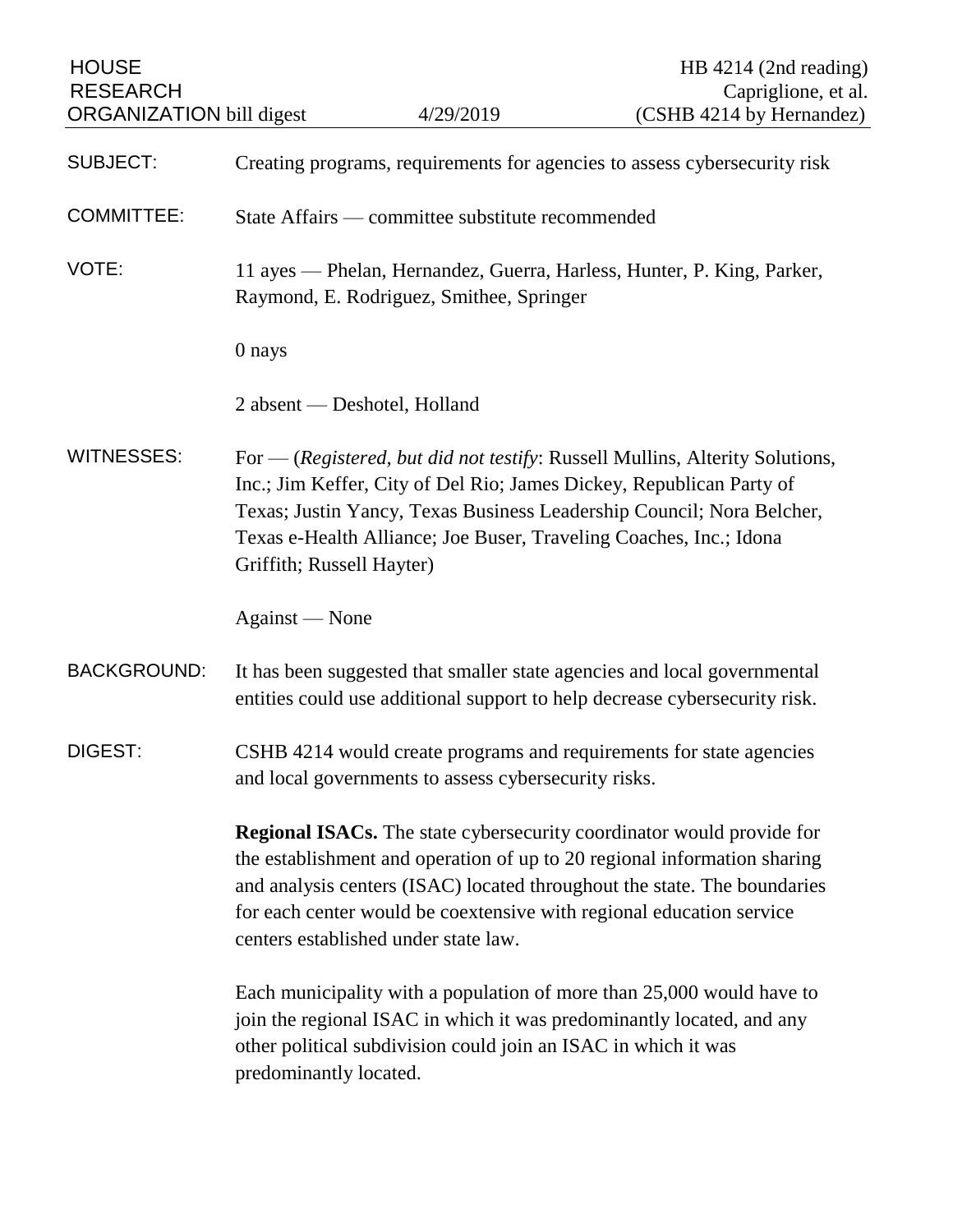**Notifications.** A political subdivision would have to notify the regional ISAC within 48 hours of the discovery of a breach or suspected breach of system security or an unauthorized exposure of sensitive information. The ISAC would report the breach to the Department of Information Resources (DIR) if the person responsible obtained or modified personal information, accessed information systems or infrastructure, or disrupted a core function.

A political subdivision would have to notify the cybersecurity coordinator within 48 hours of making a ransomware payment.

A local government that owned, licensed, or maintained data that included sensitive personal information would have to comply with these notification requirements.

**Multihazard plan, security audit.** Each municipality or county with a population of more than 100,000 would have to implement a multihazard emergency operations plan that addressed mitigation, preparedness, response, and recovery. The plan would have to provide for employee training in emergency response, coordination with state and local entities in the event of an emergency, and a safety and security audit.

At least once every three years, each municipality and county would have to conduct a safety and security audit of information technology infrastructure and report the results to the municipality's or county's governing body and the cybersecurity council.

Information related to the audit would not be subject to public information laws. A document related to the emergency plan would be subject to disclosure if it enabled a person to verify certain information as specified in the bill.

**Definition of disaster.** The bill would add cyber attack to the list of occurrences or imminent threats that were considered a disaster for the purposes of the Texas Disaster Act.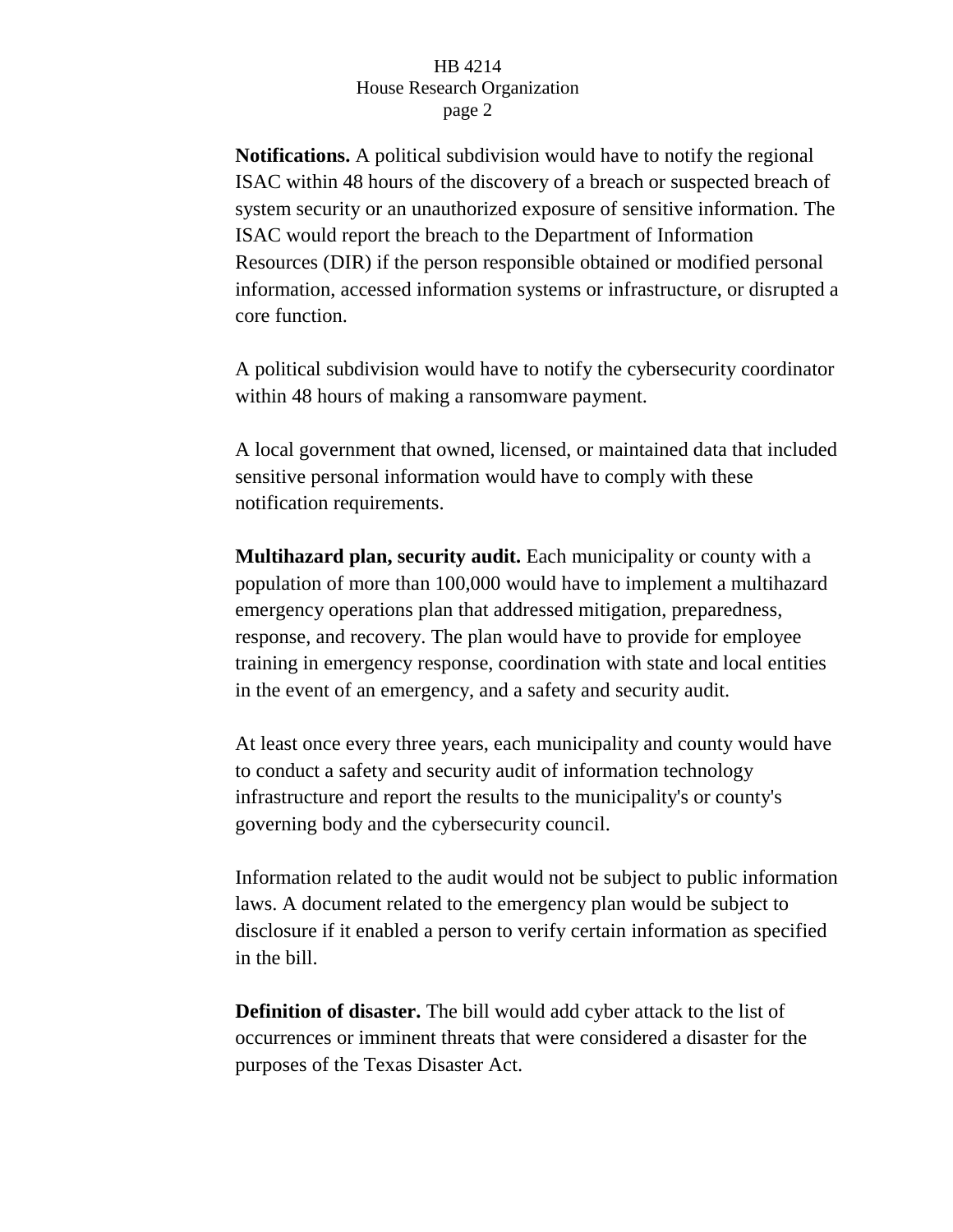**Continuous monitoring program.** Each state agency would be required to develop and maintain an information security continuous monitoring program that satisfied certain requirements listed in the bill, including maintaining ongoing awareness of the vulnerabilities of and threats to the information resources, setting priorities to manage organizational risk, and addressing critical security controls. The program would have to align with guidance from the U.S. Department of Commerce's National Institute of Standards and Technology.

DIR would be required to assist each state agency in implementing a continuous monitoring program and establish a statewide dashboard that provided a government-wide view of monitoring and technical guidance.

**Risk assessments.** At least once every five years, each state agency would have to contract with an independent third party to conduct a risk assessment of information resources systems and practice securing systems and notifying all affected parties in the event of a data breach.

DIR annually would have to compile the results of assessments conducted in the previous year and prepare both a public report on general security issues that did not contain any sensitive information and a confidential report on specific risks and vulnerabilities that would be exempt from public information laws.

The bill would require DIR to submit to the Legislature annually the results of the assessments during the preceding year, including the public report, and provide recommendations to address pervasive security risk vulnerabilities across state agencies. This report could not contain any sensitive information.

DIR would have to develop a cybersecurity threat assessment for local governments that provided best practices for preventing cyber attacks.

Each school district or public junior college district would have to conduct a cybersecurity assessment at least once every three years.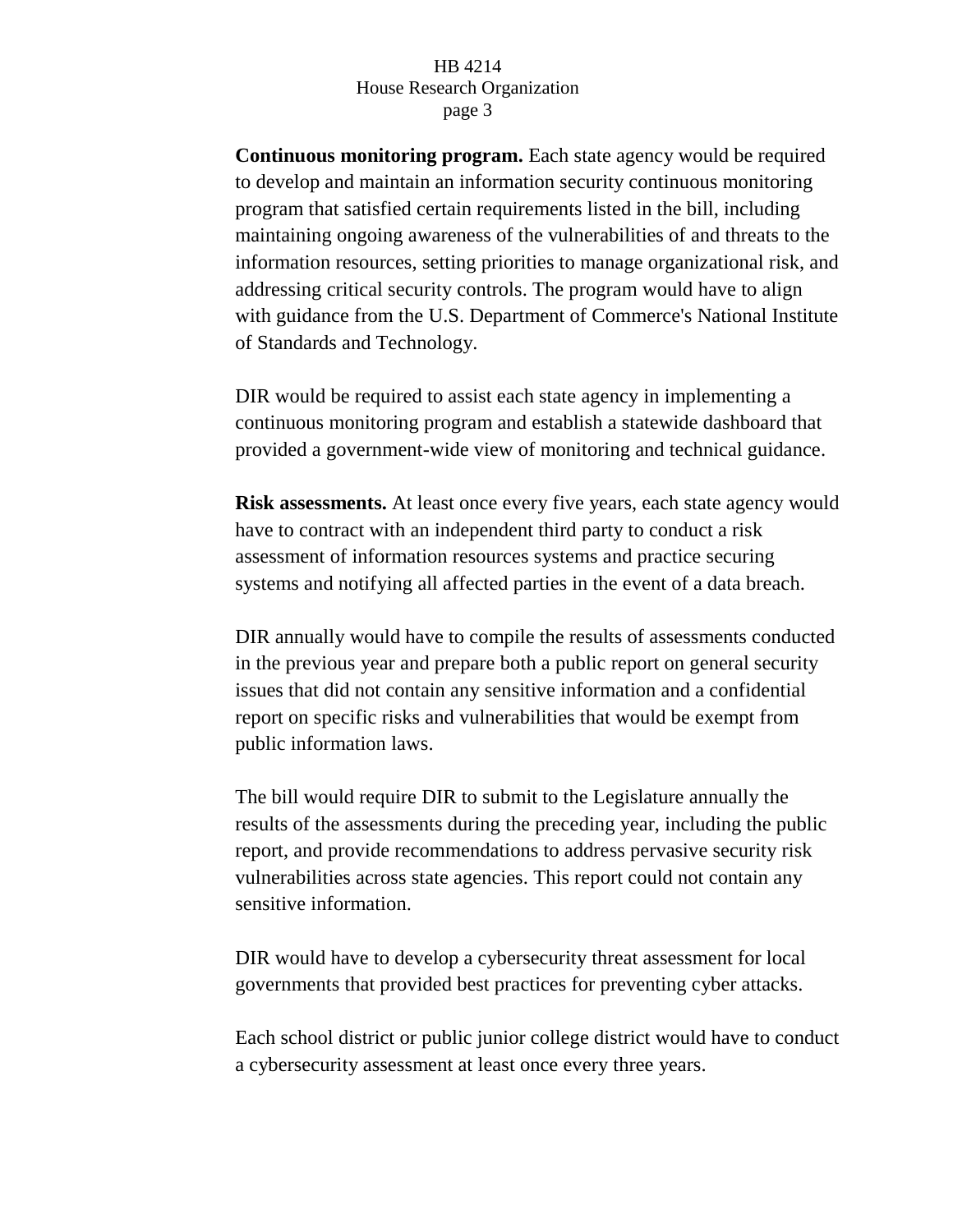**Cyber incident study and response plan.** The state Homeland Security Council, in cooperation with DIR, would be required to study cyber incidents and significant cyber incidents affecting state agencies and critical infrastructure owned, operated, or controlled by agencies.

The council would have to develop a comprehensive state response plan as a format for agency-specific plans. Each state agency would implement the plan into its information security plan required under law for use in the event of an incident affecting the agency or critical infrastructure.

By September 1, 2020, the council would have to deliver the response plan and a report on the study's findings to the public safety director of the Department of Public Safety, the governor, the lieutenant governor, the House speaker, and legislative committees with appropriate jurisdiction.

The response plan and report would not be public information for the purposes of state open records laws, and related provisions would expire December 1, 2020.

**Cyber operations.** The governor could command the Texas National Guard to assist the Texas State Guard with defending the state's cyber operations.

**Cybersecurity threat simulation exercises.** Executive staff of a state agency could participate in cybersecurity threat simulation exercises with the agency's information resources technologies employees to test cybersecurity capabilities.

**Chief innovation officer.** CSHB 4214 would require the governor to appoint a chief innovation officer to improve internal state government efficiency and performance, develop methods to improve interaction with state government, work with DIR to increase the use of technology by state agencies, and provide training in skills to support innovation and encourage creative thinking.

**Security program for certain objects.** DIR would be required to develop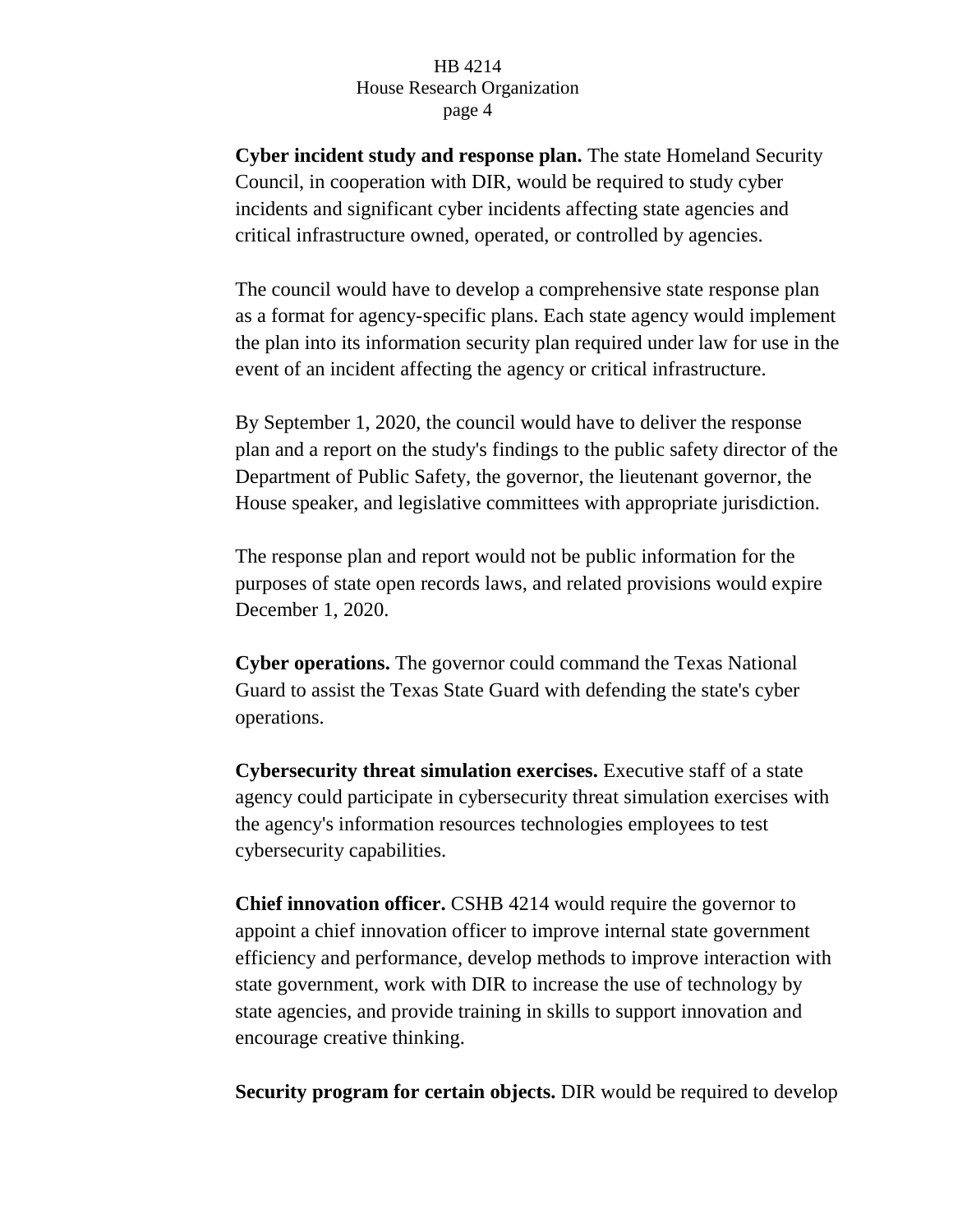a comprehensive risk management program that identified baseline security features for the internet connectivity of computing devices embedded in objects used or purchased by state agencies.

To develop the program, DIR would consult with industry representatives, voluntary standards organizations, and the 10 state agencies that received the most state appropriations for that fiscal year. DIR would have to study and report to the Legislature on these types of objects by December 31, 2020.

A vendor offering to sell one of these objects would have to include with each bid, offer, or proposal a written certification providing that the good did not contain a hardware, software, or firmware component with any known security vulnerability or defect.

**Vendor responsibility for cybersecurity.** A vendor that provided a state agency technology at a cost of \$1 million or more would be responsible for addressing known cybersecurity risks and for any associated costs.

For a major information resources project, the vendor would have to provide a written attestation to agency contracting personnel that it had a cybersecurity risk management program consistent with accepted security management frameworks, that the program included appropriate training and certifications for employees, and that the vendor had a vulnerability management program that addressed identification, mitigation, and responsible disclosure, as appropriate.

The vendor also would have to provide an initial summary of any costs associated with addressing technology or personnel-related cybersecurity risks identified in collaboration with the state following a risk assessment.

**Encrypted secure layer services.** The bill would require each state agency that maintained a publicly accessible website that required the submission of sensitive personally identifiable information to use an encrypted secure communication protocol.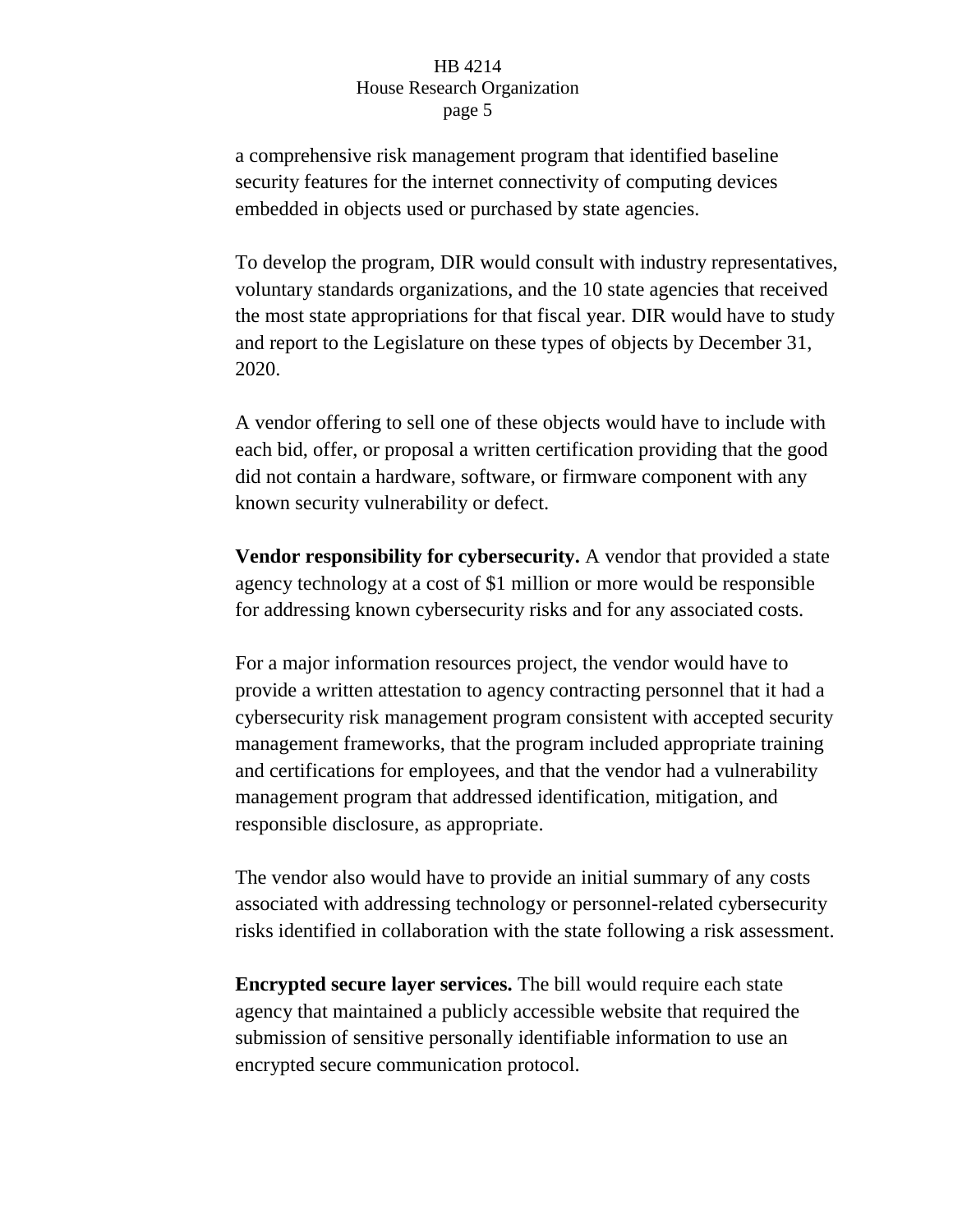**Liability exemption.** A person who, in good faith, disclosed to a governmental entity information regarding a potential security issue would not be liable for any civil damages resulting from the disclosure unless the person stole, retained, or sold any data obtained as a result of the security issue.

**Next generation technology.** Each state agency and local government would be required to consider using next-generation technologies, including cryptocurrency, blockchain technology, and artificial intelligence.

**Cloud computing service.** Rather than requiring a state agency to consider cloud computing service options when purchasing a major information resources project, the bill would require a state agency to ensure that an automated information system or major project was capable of being deployed and run on cloud computing services.

DIR periodically would have to review guidelines on state agency information that could be stored by a cloud computing or other service and the available services to ensure that an agency purchasing a major information resources project selected the most affordable, secure, and efficient storage service.

The guidelines would include appropriate privacy and security standards that, at a minimum, required a vendor who offered storage services or other information technology solutions to demonstrate that data provided by the state to the vendor would be maintained in compliance with all applicable state and federal laws and rules.

**Cybersecurity training for new employees.** DIR would have to develop and provide training for new state agency employees on cybersecurity measures and awareness, which employees would have to complete within 30 days of their hiring date.

**Cyberstar program.** The state cybersecurity coordinator would be required to establish a cyberstar certificate program to recognize public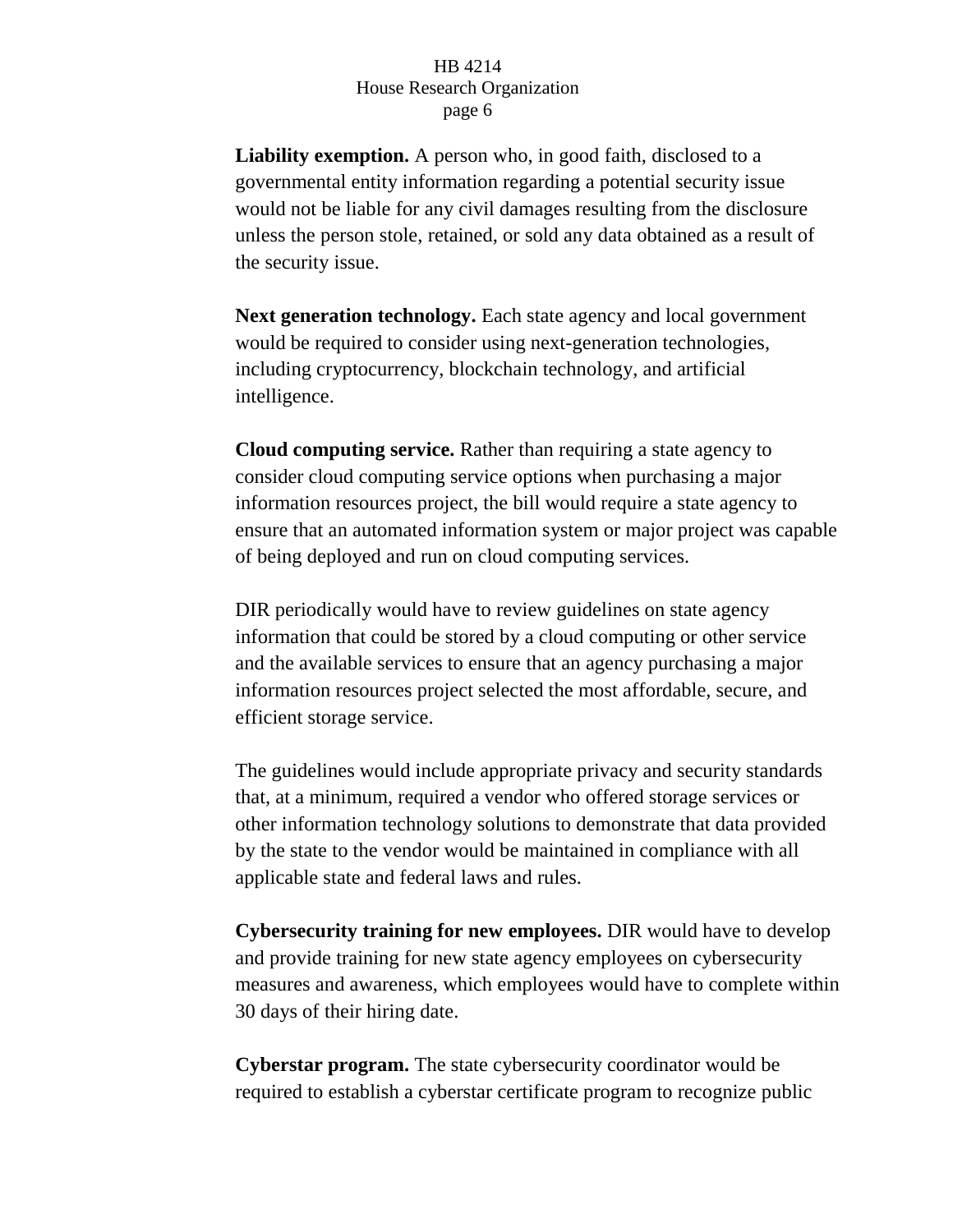and private entities that implemented best practices for cybersecurity. It would be developed by the coordinator in collaboration with the cybersecurity council and public and private entities. The program would have to allow DIR to issue a certificate of approval to an entity that complied with the best practices, and the entity could include the certificate in advertisements and other public communications.

The cybersecurity coordinator would have to conduct an annual public event promoting best practices for cybersecurity as listed in the bill.

**Payment of program expenses.** The bill would allow a state agency to spend public funds to reimburse an employee who served in a cyberrelated position for fees associated with industry-recognized certification exams.

**Cybersecurity certificate programs.** The bill would require the Texas Higher Education Coordinating Board, in consultation with DIR, to coordinate with lower-division institutions of higher education and other entities to develop cybersecurity certificate or credential programs or other courses of instruction leading toward such credentials that could be offered by the lower-division institutions of higher education.

**Repository for cybersecurity education, training.** DIR, in conjunction with institutions of higher education, would have to maintain and promote a centralized repository of information on cybersecurity education and training that was available to any governmental entity in the state.

**Middle, high school access.** The bill would expand the responsibilities of the state cybersecurity council to include ensuring all middle and high schools had knowledge of and access to free cybersecurity courses and curriculum approved by the Texas Education Agency, state and regional ISACs, and certain contracting benefits under law.

**Matching grants.** Using available funds, the governor would be required to administer a cybersecurity matching grant program for local governmental entities to defray the costs of cybersecurity projects.